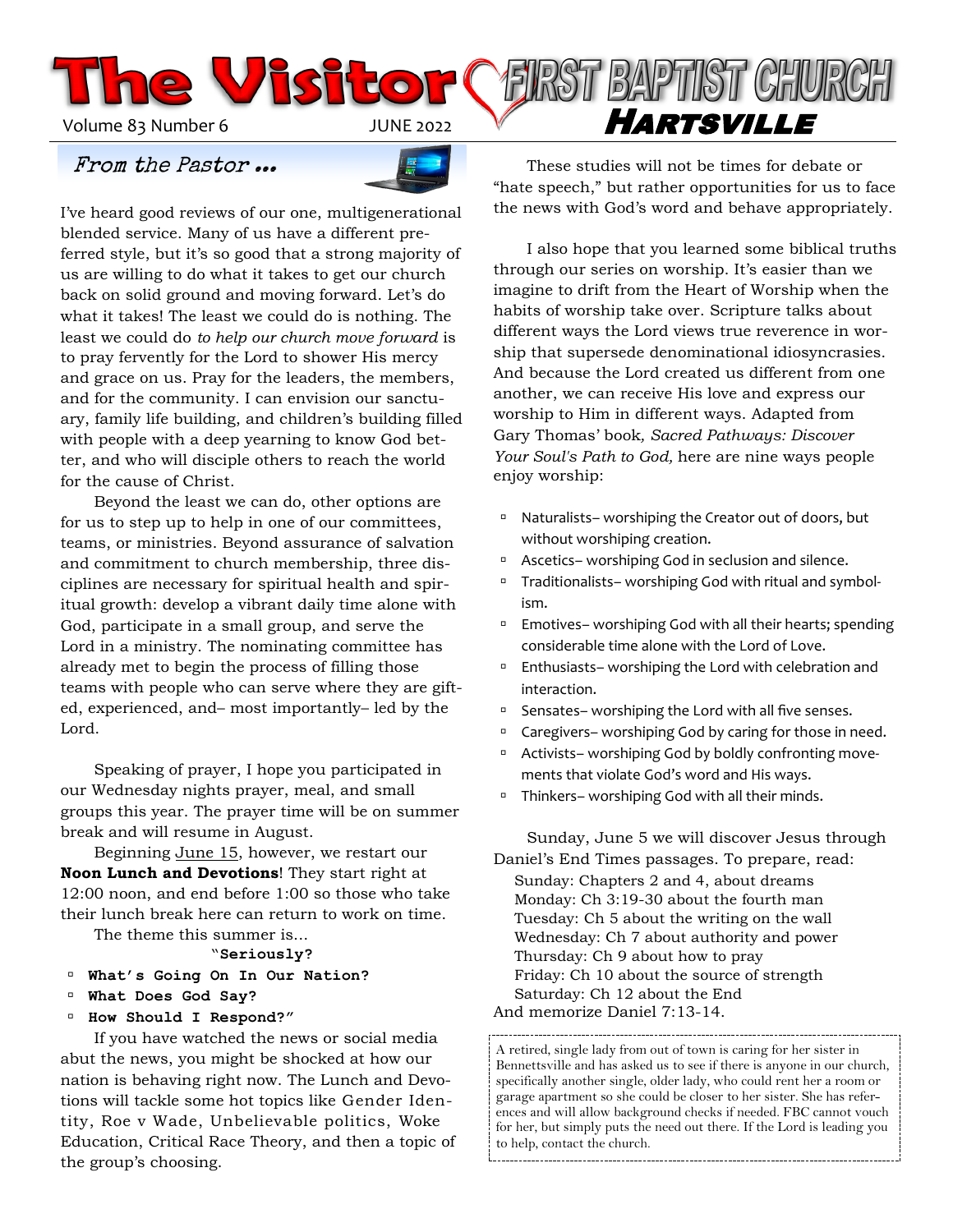## Music Ministry June Events



Hey Church Family!

I am so excited that we are all back

together again worshiping in one service. I truly believe that greater things are still to come!

If you have a heart and talent (it doesn't have to be American Idol talent!!) for singing, right now is a great time to join the choir! Tucker does a fantastic job leading, and if you join, I know you will be blessed! I hope to see each and every one of you on Sundays at 10:30!

Blessings,

Sterling

## Financial Report

We are so thankful for God's continued financial blessings throughout this time. We have started passing the offering plate again, but here are some other ways to give.

- Mail a check or bring it to the office: 104 E. Home Avenue, Hartsville, SC 29550
- Give online through our website: www.firstbaptisthartsville.org and go to the "Online Giving" tab
- Text "BeCheerful" to 73256
- Use the slotted, locked outdoor mailbox near the office door

## Welcome to our new Deacons

Al Fink Colin Hungerpiller Danny Johnson Eddie Moore Carl Pennington

They will begin serving on September 1, 2022.

### *Wednesday schedule*

Lunch & Devotions starts June 15 at 12 noon. The cost will be \$8.

### *Graduation Sunday* - June 5

First Baptist will volunteer at the *Hartsville Soup Kitchen* on Thursday, June 9. If you are interested in helping with this ministry, please contact Larry Easterling or the Church office.

*Grateful Hearts Luncheon* - Thursday, June 16 at 11:30am. The cost will be \$8.

*Father's Day* - Sunday, June 19

**Vacation Bible School -** June 20-24 from 5:00- 7:30pm

## FBC on Social Media

- Visit our *Website:* firstbaptisthartsville.org
- Share us on *Facebook:* First Baptist Church Hartsville
- Subscribe to us on *YouTube:* FBC Hartsville SC

## Church Office Information

Come by during office hours: Monday-Thursday 8:30am-4:30pm Lunch 12:30-1:30pm Friday 8am-12noon

#### Call us at 843-332-6571

## With Sympathy

Our hearts go out to the family of Bryan Blackwell, who passed away on April 13.



## Let Us Know

### *Please Contact the Church Office:*

- If your address, email, or telephone number has changed
- If you have updates for the Prayer List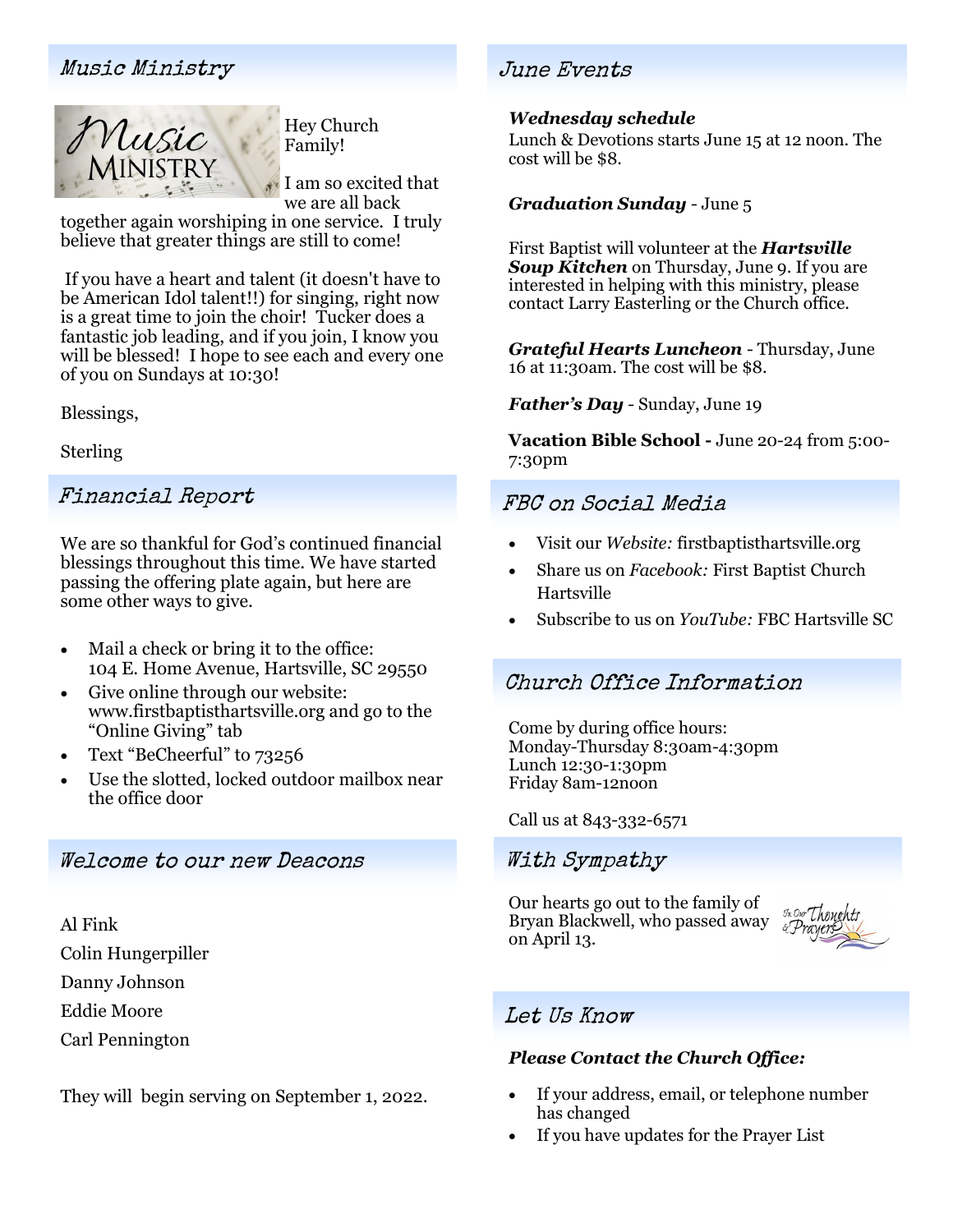## June Birthdays

-1 Elizabeth Hodge -1 Jane Ponder -4 Susan Reynolds -5 Courtney Ponder -8 Bill Connell -10 Sue Walters -12 Deborah Crawford -13 Leroy McCoy -15 J. Colin Hungerpiller -23 Georgianna Hulsey -25 Tommy Gainey -27 Shirlyn Bellum -28 Susan Moore -28 Nicole Newton -29 Beth Herring

# Happy Birthday!

If we have accidentally missed your birthday or have the date wrong, please let the Church office know.

## FBC Staff

- Dr. Greg Boyd: Pastorgreg@firstbaptisthartsville.org
- Lauren Wint: Children's Directorlauren@firstbaptisthartsville.org
- Jim Privette: Church Administrator
- Sterling Dyar: Volunteer Worship Leader
- Crystal Hopkins: Financial Secretarycrystal@firstbaptisthartsville.org
- Ruth Kilgore: Administrative Secretaryruth@firstbaptisthartsville.org
- Tucker Smith: Organist and Pianist
- Dawn Munn: Housekeeper/Food Service

Omerea Thurman: Preschool Director-843-878-0445

## With Thanks

Dear First Baptist,

thank you

Thank you for all of the prayers for my brother, Danny Henry. I love you all.

~Jerry Beason

## Congratulations to our Graduates!



## *Master's Degree*

*Frank Velez* Tiffin University Masters of Education in Higher Education Administration

## *College*



*Brianna Ludlum* College of Charleston Bachelor of Arts in Psychology with a minor in Spanish, Cum Laude



*Cheryl Miller* Coastal Carolina University "Learning Is For Everyone" program



*Amanda Scarborough* College of Charleston Bachelor of Science in Elementary Education

*Tucker Smith* Coker University Bachelor of Arts in Music (Piano)

## *High School*



*Bonnie Adams* Hartsville High School, IB program Future plans: University of South Carolina - Biology with pre-med dentistry track



*Frances Coward* Caring Hearts Homeschool Future plans: Bob Jones University - pre-med Neurology & Psychiatry



*Alex Minnich* South Carolina Governor's School for Science and Mathematics Future plans: Clemson University - Mechanical Engineering